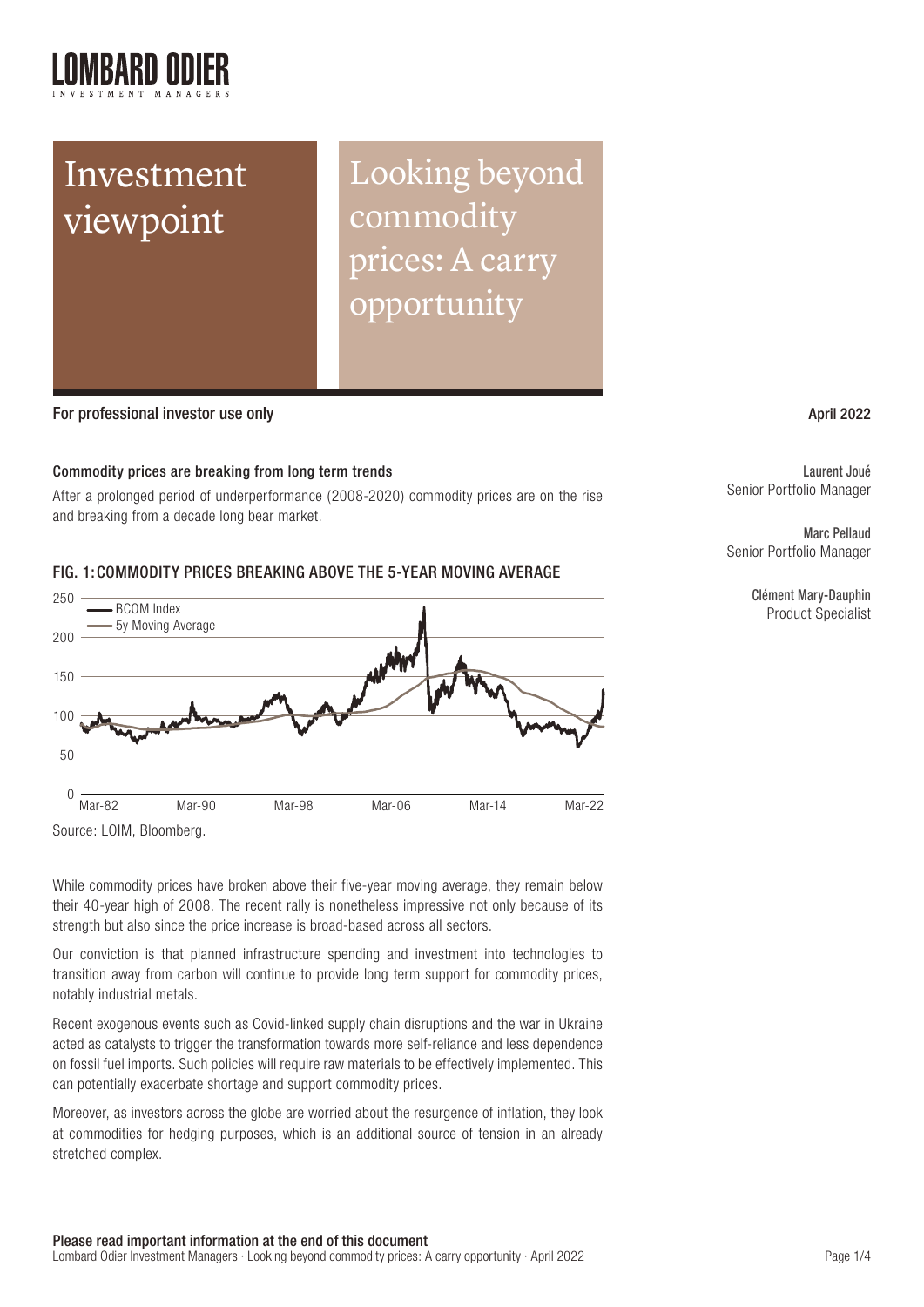#### How long can the bull market last?

While we do not have a definitive answer to that question, we acknowledge that commodity markets might currently be difficult to read but we believe that the transition to a greener energy mix and reducing reliance on imports will remain supportive for the complex.

In addition, we believe that commodities currently present a very interesting pattern for investors: they offer positive carry.

Most commodities are in a bullish term structure called *backwardation*. This holds some interesting properties that will be the focus of this note and should incentivise investors to hold commodities.

We aim to look at this asset class beyond price and through the prism of carry and term structure. The first section will detail the particularities linked to the term structure of commodity futures. The second part will look at the carry of commodities in comparison to the yield of other asset classes and the final section will focus on LOIM's commodity solution.

#### The term structure of commodity futures

Commodity futures have unique characteristics not usually found in other asset classes. Commodity futures oblige the buyer to purchase (sell) some underlying commodity at a predetermined future price and date. They have an expiry date and positions must be rolled in order to keep an exposure over time. Commodity futures have a term structure, which is represented by the price gap between different maturities of future contracts.

The prevailing term structure configuration for commodity futures is contango. This means that investors are willing to pay more for a commodity in the future (Figure 1). The premium above the current spot price is usually associated with the cost of carry, or negative roll yield. This can include any charges the investor would need to pay to hold the asset over a period of time (i.e. storage costs, insurance, spoilage, etc…). As such, a commodity in *contango* will see gradual decreases in the price to meet the spot price at expiration.

#### FIG. 2 TERM STRUCTURE IN CONTANGO: HIGHLIGHTING A NEGATIVE ROLL YIELD ON F1 CONTRACT VERSUS A DEFERRED MATURITY (F4)



Source: LOIM. For illustrative purposes.

FIG. 3 WTI FUTURES CURVE IN BACKWARDATION AS AT MARCH 28TH



Source: Bloomberg, LOIM.



FIG. 4 ANNUALISED CARRY – GLOBAL COMMODITY

Source: LOIM, Bloomberg. Figure 4 uses an equal allocation with and within the three main sectors (Agriculture, Energy, Metals). Calculation uses the front end of the curve carry monthly differences, and smoothed using a six month median. Some future prices were estimated in this calculation.

On certain occasions, the term structure can be in backwardation  $(Fi)$  – when the current price of an underlying commodity is higher than prices trading in the futures market. This is not the prevailing term structure configuration. It can occur as a result of a higher demand for an asset currently than the contracts maturing in the coming months through the futures market. A shortage in the commodity in the spot market can typically result in backwardation. In this case, since the futures contract price is below the current spot price, investors who are net long on the commodity benefit from the increase in future prices over time. As the futures price and spot price converge, the roll yield becomes positive.

#### Commodities carry at the highest point in a decade

As shown on Figure 4, global commodities such as metals, agriculture and energy are experiencing the steepest backwardation in more than 20 years, confirming how strong the fundamentals are for the asset. Global carry is currently close to  $+10\%$  per year,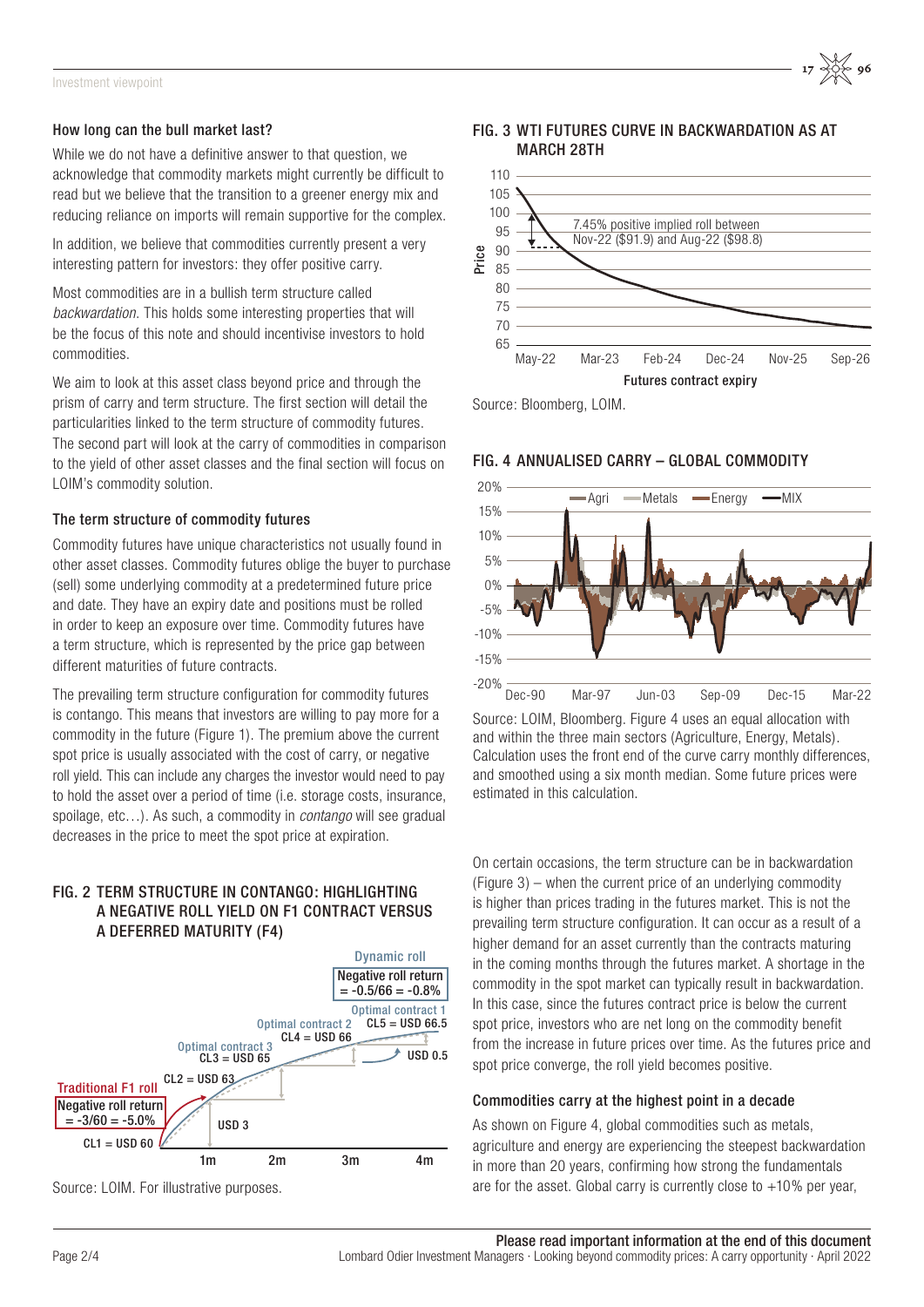# FIG. 5 CURRENTLY COMMODITIES OFFER THE HIGHEST "YIELD" VERSUS EQUITY AND FIXED INCOME



2yrs yields, Commodity: see above Figure 4.

which means that in the hypothetical case commodity prices remain the same, there will still be a mechanical positive performance coming from the current carry (or positive roll yield) of the instruments.

This unique premium reinforces the case for commodity investment. as it currently offers the best income versus the other traditional asset classes such as equities or fixed income, as shown on Figure 5.

In addition, what is interesting to point out, is that it is one of the first times in history that there are so many commodities at the same time in this situation, increasing the scale and importance of this disruption. Figure 6 is showing the percentage of commodities in backwardation.

# LOF Commodity Risk Premia focus

Negative roll yield can be very corrosive to performance. This is precisely why our LOF Commodity Risk Premia strategy aims at maximising positive roll yield and minimising negative roll yield by choosing the contract maturity of a commodity best suited to its current term structure.

In simple terms, it means that the strategy will always pick the maturity with the cheapest expected roll cost when curves are in contango or with the highest expected positive roll when curves are in backwardation. Figure 7 illustrates the benefits of optimising the contract maturity and shows that over a long period of time it can turn the negative cost of rolling the front future into a positive carry.





# FIG. 7 THE LONG-TERM BENEFITS OF OPTIMISING MATURITY SELECTION VERSUS ROLLING THE FRONT FUTURES



# Conclusion

In our opinion, commodity prices will continue to be supported by long term fundamentals even if some relief is possible in the short term. Irrespective of the price momentum, commodities curves currently offer some return opportunities thanks to their steep backwardation term structure. This technical situation should incentivise investors to hold commodities and potentially achieve a positive yield, even if prices remain at their current level.